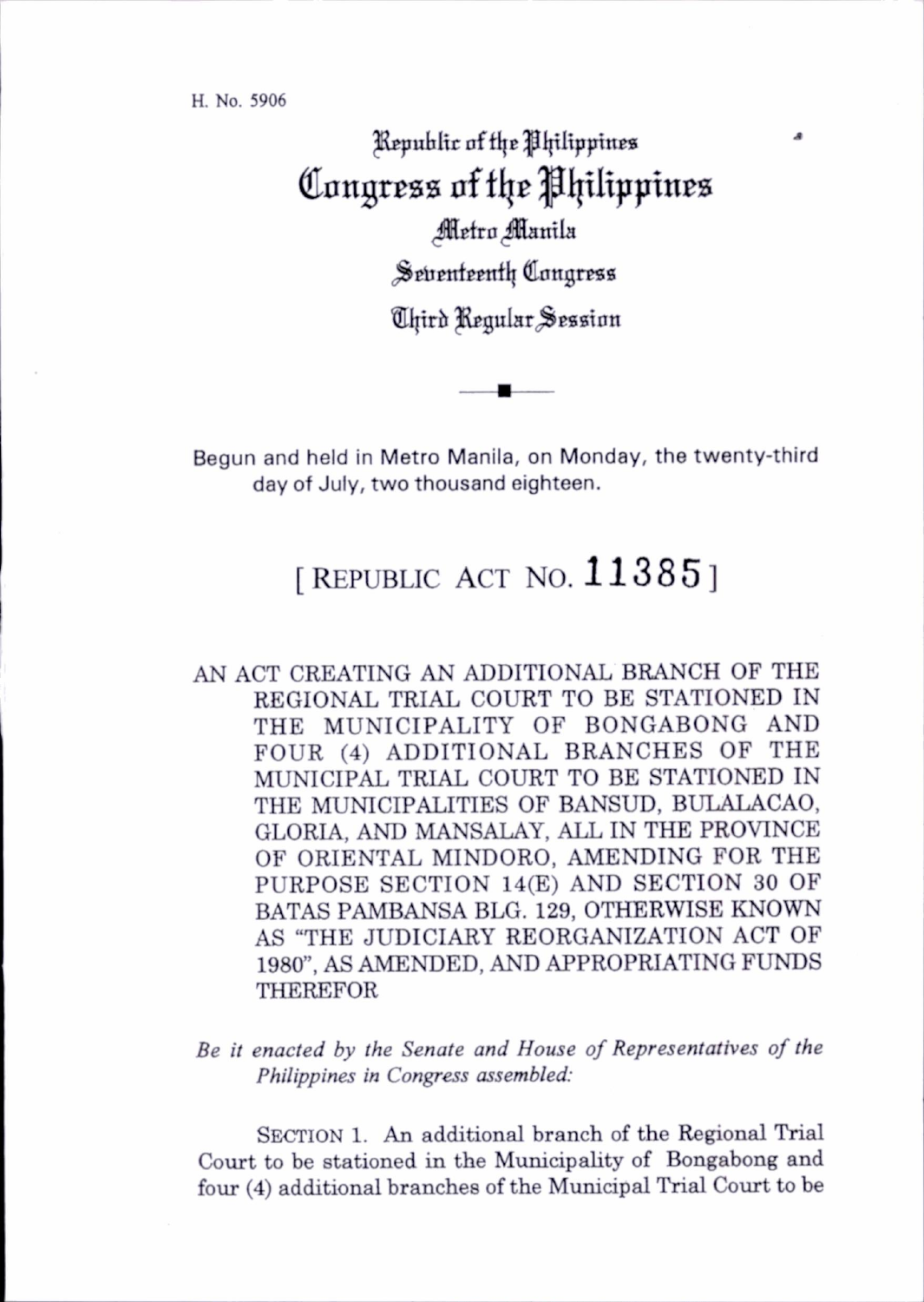stationed in the municipalities of Bansud, Bulalacao, Gloria, and Mansalay, all in the Province of Oriental Mindoro, are hereby created in the Fourth Judicial Region.

The Supreme Court shall assign the respective branch numbers of the newly created Regional Trial Court and Municipal Trial Court branches in the Fourth Judicial Region.

Sec. 2. The Chief Justice of the Supreme Court, in coordination with the Secretary of the Department of Justice, shall immediately include in the Court's program the operationalization of one (1) additional Regional Trial Court branch to be stationed in the Municipality of Bongabong and four (4) additional Municipal Trial Court branches to be stationed in the municipalities of Bansud, Bulalacao. Gloria, and Mansalay, all in the Province of Oriental Mindoro. The funds necessary for the operation of the courts herein created shall be appropriated and released only upon the actual organization of the courts and the appointment of its personnel.

Sec. 3. Section 14(e) and Section 30 of Batas Pambansa Big. 129, otherwise known as "The Judiciary Reorganization Act of 1980", as amended, and all other laws, rules and regulations which are inconsistent with this Act are hereby amended, repealed or modified accordingly.

Sec. 4. This Act shall take effect fifteen (15) days after its complete publication in the Official Gazette or in a newspaper of general circulation.

Approved,

VICENTE C. SOTTO III President of the Senate

GLORIA MACAPAGAL ARROYO Speaker of the House of Representatives